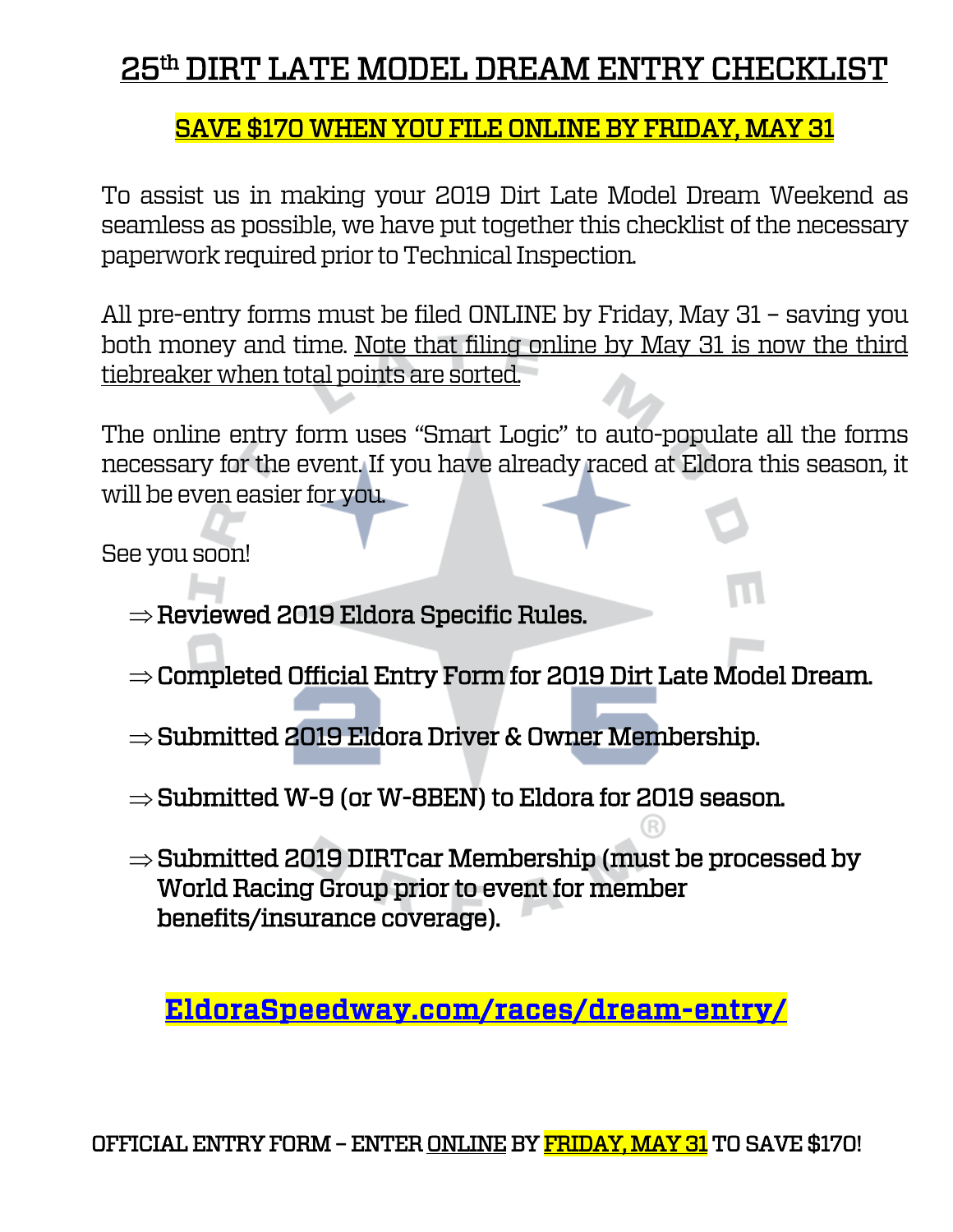

### EVENT: \$125,000-TO-WIN "DIRT LATE MODEL DREAM" (25TH RUNNING) POSTED AWARDS . . . \$452,650!!!

**DATE(S):** Thursday, June  $\underline{B}^{th}$  – Random Draw for Qualifying Order (split into Group A & B); Timed Hot Laps; Multi-Car Qualifying (Group A & Group B); Heat Races (inverted), B-Features & two \$10,000-to-win 25-lap A-Features **Friday, June**  $7<sup>th</sup>$  – Random Draw for new entrants (split into Group A or B); Timed Hot Laps; Multi-Car Qualifying (Group A & Group B); Heat Races (inverted), B-Features & two \$10,000-to-win 25-lap A-Features **Saturday, June**  $B<sup>th</sup>$  – Heat Races (lineups seeded by points earned on Preliminary Nights – inverted), B-Features (as necessary) + \$1,000-to-win Scrambles... and #DLMDream25 paying \$125,000-TO-WIN!!!

PROMOTER: Eldora Speedway, Inc. (.500-mile high-banked clay oval) – ELDORA SPEEDWAY, INC. RESERVES THE RIGHT TO REFUSE ANY ENTRY –

SANCTION: DIRTcar UMP – All mechanical & technical questions –> (704) 467-7786

### SPECIAL INFORMATION FOR #DLMDream25 – READ CAREFULLY

DISCLAIMER: The rules and/or regulations set forth herein are designed to provide for the orderly conduct of racing events and to establish minimum acceptable requirements for such events. These rules shall govern the condition of all events, and by participating in these events, all participants are deemed to have complied with these rules. **NO EXPRESSED OR IMPLIED WARRANTY OF SAFETY SHALL RESULT FROM PUBLICATIONS OF OR COMPLIANCE WITH THESE RULES AND/OR**  REGULATIONS. They are intended as a guide for the conduct of the sport and are in no way a guarantee against injury or death to a participant, spectator, or official. The Race Director shall be empowered to permit reasonable and appropriate deviation from any of the specifications herein or impose any further restrictions that in his opinion do not alter the minimum acceptable requirements. **NO EXPRESSED OR IMPLIED WARRANTY OF SAFETY SHALL RESULT FROM SUCH ALTERATION OF SPECIFICATIONS**. Any interpretation or deviation of these rules is left to the discretion of the officials. Their decision is final.

This race program will be run under Eldora Speedway (Eldora) rules, and in signing an Official Entry Form (OEF) or taking part in any of the events described in this OEF, all competitors acknowledge that they have received, read and understand all of the rules and regulations associated with the event, and hereby agree to abide by all official Eldora decisions and regulations. Any deviation of these rules and regulations may result in fines or penalties including disqualification from the event.

EVERY LAP MATTERS<sup>™</sup> FORMAT: When competitors are on track for racing events Thursday and Friday at #DLMDream25, they will be scoring points using Eldora's Every Lap Matters™ Format to seed Saturday night's Heat Race lineups. The two provisional starting positions in the 100-lap #DLMDream25 are also based on preliminary night points.

#### Multi-Car Qualifying: No points awarded.

Heat Races: 1) 200; 2) 197; 3) 194; 4) 192; 5) 190; 6) 188; 7) 186; 8) 184; 9) 182; 10) 180; etc.

Feature: 1) 500; 2) 496; 3) 492; 4) 488; 5) 484; 6) 480; 7) 476; 8) 472; 9) 468; 10) 464; etc.

*The original green flag must be taken on the track to score points in any Time Trial, Heat Race, B-Feature or A-Feature contest. Drivers not making a qualification attempt, late to qualifying\*, and/or not starting any scheduled race will score ZERO points for that particular event in the program. \*A three position/one group grace MAY be granted during time trials at the discretion of the Officials, however, drivers missing their drawn position/group cannot start better than the inverted cars in their next Heat Race regardless of their best-timed lap.*



DIRTcar UMP National Points & Eldora Track Points: Each Feature Race contested during the Dirt Late Model Dream Weekend awards points towards both the 2019 DIRTcar UMP National and Eldora's Sunoco Late Model Championships.

The Twin 25 Features and Saturday's Dirt Late Model Dream will each award DIRTcar points using the 80-point schedule: 1st) 80; 75; 70; 65; 60; 55; 53; 51; 49; 47; 45; 44; 43; 42; etc.

Saturday's B-Feature Scrambles will each award points DIRTcar points using the 75-point schedule: 1st) 75; 70; 65; 60; 55; 50; 48; 46; 44; 42; 40; 39; 38; 37; etc.

*<sup>\*</sup>DIRTcar UMP National & Eldora points are only scored in a Feature event from which you do not advance to another Feature event (ex. Finishing 3rd after 20 laps in the B-Feature to advance to the Dirt Late Model Dream means you score points from your finish in the Dirt Late Model Dream). Eldora Member License & participation in events prior to Memorial Day are required for Eldora Track Points.*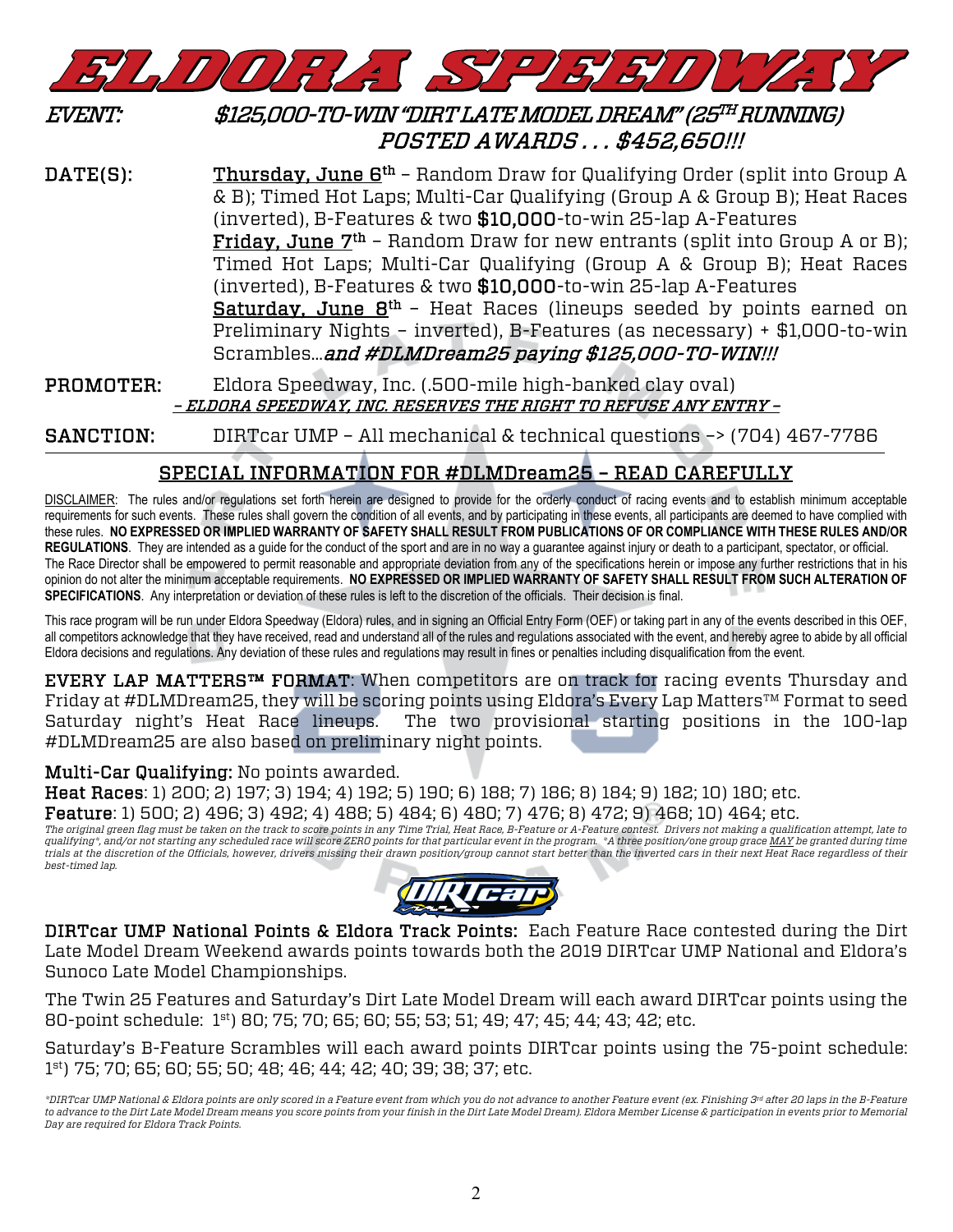The [2019 Eldora Specific Rules - View Here](https://www.eldoraspeedway.com/races/late-model-rules/) regarding safety apply for all divisions. All drivers must be 2019 Eldora members & [DIRTcar - View Here](https://www.eldoraspeedway.com/forms/19-ump-membership.pdf) members in good standing. Car owners must hold an Eldora membership if winnings are payable to someone other than the driver. All Eldora members are eligible for up to \$500,000 in excess medical coverage at Eldora events.

TIRE RULE FOR #DLMDream25: The Hoosier LM 20 is required on the Left Front (LF), Right Front (RF) and Left Rear (LR) positions. Either the LM 20 or Hoosier LM 40 compounds are permitted on the Right Rear (RR) position. Tires may be buffed, cut/siped, grooved, sanded, etc. Tire rule, including alteration of factory compound as manufactured, will be enforced according to DIRTcar rulebook. NO LEFT SIDE WHEEL COVERS/MUD PLUGS.

1. Minimum age for competitors is 16 years of age as of June 6, 2019. Only persons 14 years of age or older will be admitted to pit area. Minors 14, 15, 16 or 17 years of age must submit a Parental Consent, Release and Waiver of Liability, Assumption of Risk, and Indemnity Agreement/Minor's Assumption of Risk and Release and Waiver of Liability signed by BOTH of their parents (or legal guardians). No exceptions. Click Here for [Minor Waivers.](http://www.eldoraspeedway.com/tickets/pit-passes-and-restricted-areas/) See driver registration site for "MVP Driver/Owner Minor Vest Program." Pit rules enforced.

2. One entry per driver. Cars will be sealed at Inspection & Registration. Backup cars will only be permitted if the driver's primary car/engine/drivetrain is deemed beyond repair in the sole discretion of Eldora & DIRTcar UMP officials. Backup cars are penalized to the tail of the next subsequent race (Heat Race, B-Feature or Preliminary Night A-Feature) for which the driver has qualified. The driver's event points are retained. When use of a backup car is granted, the primary car is officially withdrawn and cannot be used again throughout the remainder of the weekend. All cars will be subject to Eldora/DIRTcar control from the time they enter the pit area until officially released after the event.

3. Only tow vehicles will be allowed inside pit area. One work area vehicle (ATV, side-by-side or similar – no sport or trail-style vehicles), per entry, may be presented for credentialing at Registration – NO RIDERS PERMITTED UNLESS SEAT EXISTS – work area vehicles must remain in pit area, may be used only at specified times and may not be used on unrestricted areas of property. Please cooperate with these rules so that we may continue to offer this courtesy.

4. All drivers are required to participate in "Meet & Greet" autograph sessions.

5. It is strongly encouraged that the driver's last name should be clearly displayed in BOLD BLOCK LETTERS on both doors and across front of roof.

6. A Racing Electronics Shift, Solo or RACEceiver one-way radio (listening only to 454.000) and a Westhold scoring transponder is mandatory for ALL on-track activity. You may use your own Westhold scoring transponder or rentals will be available at track.

7. All races will start and restart double-file in their entirety EIRI. Sunoco Start/Restart Zone and procedures will be detailed at driver meeting. All green flags must be taken on-track at the start/finish line.

8. All prize money will be mailed from Eldora to designee. Checks will not be issued without a verified IRS Form W-9 (or W-8BEN for Canadian entrants) on file. All entrants are participating on their own behalf and are completely independent of the event promoter. As an independent contractor, entrants are responsible for prize money received including all income and withholding taxes that apply to such winnings.

9. Eldora Speedway, Inc. reserves the right to alter show format and revise race procedures due, but not limited, to: car count; inclement weather; challenging track conditions; and/or other extenuating circumstances. DIRTcar UMP will enforce and govern all mechanical, technical and tire regulations and rules. Mechanical, technical and tire infractions may result in a complete loss of all prize money earned. Eldora reserves right to refuse any entry and/or remove any person from Speedway property.



Supreme (112 octane): \$9.00/gal HCR+ (114 octane): \$11.00/gal Available until 30 minutes before Hot Laps.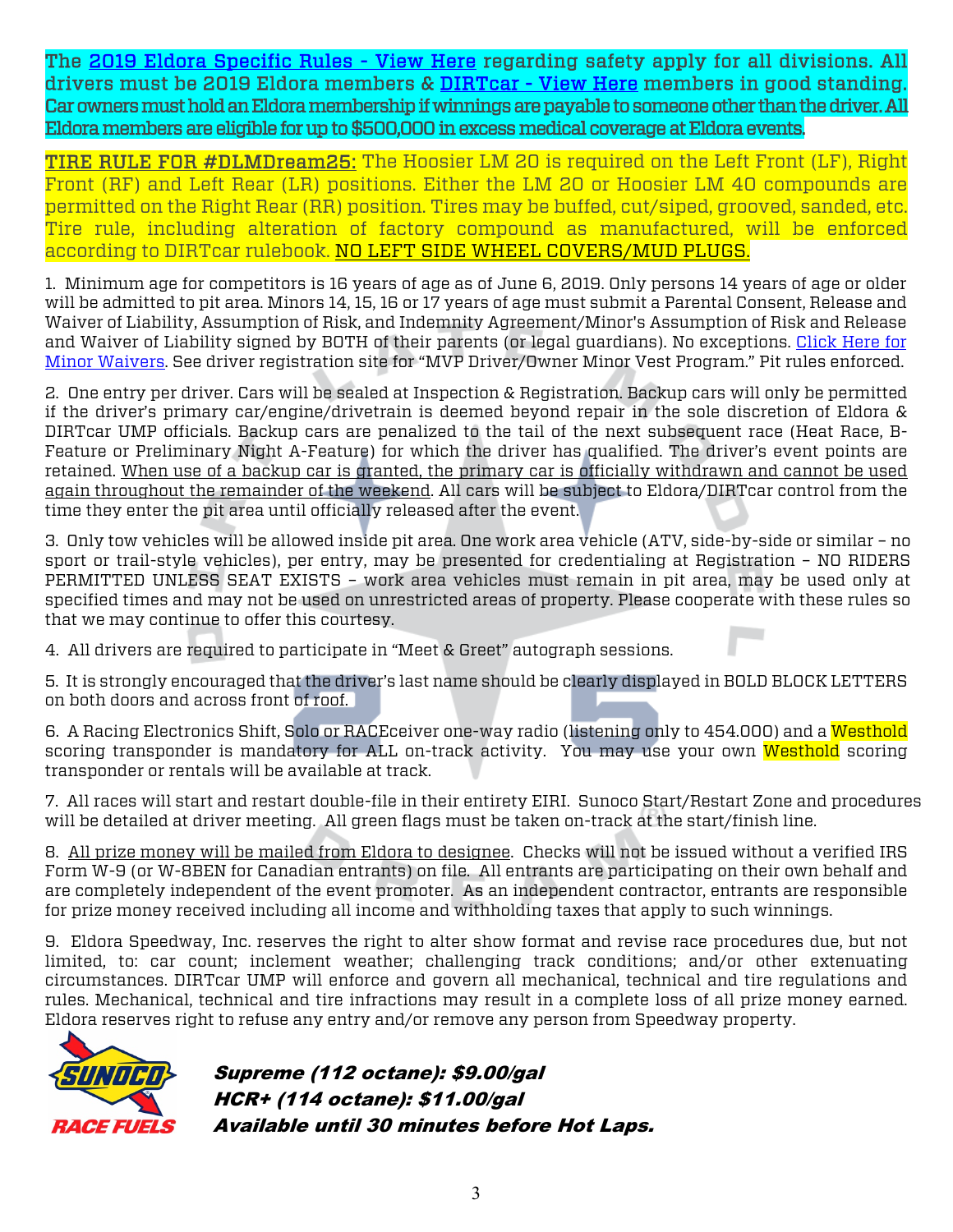### \*ADVANCEMENT, FORMAT & POSTED AWARDS\*

– Subject to Change and Adjustment for Final Roster count or weather –

ROOKIE OF THE RACE AWARDS (\$5,000 posted): Drivers attempting the Dirt Late Model Dream for the first-time are eligible for the "Rookie of the Race" program. THURSDAY & FRIDAY (\$1,000 posted per night): The top-three performing rookie drivers in each of the Thursday and Friday programs, ranked by total points for the night, will be awarded: 1) \$500; 2) \$300 & 3) \$200. TOTAL POINTS ROOKIE (\$1,000 posted): The rookie driver highest in accumulated points after the two preliminary programs will be awarded: 1) \$1,000. SATURDAY (\$2,000): The highest finishing rookie driver in Saturday's program will be awarded: 1) \$2,000.

#### THURSDAY & FRIDAY

MULTI-CAR QUALIFYING – Each night, after the random draw is split into Group A and Group B, multi-car qualifying, using flights determined by the random draw at Inspection & Registration, will be used to determine Heat Race lineups in staggered fashion. A driver's fastest time from Thursday and Friday will be used as a tiebreaker, if necessary, for Saturday's lineups. If weather interrupts multi-car qualifying, the Group's Heat Race lineups will be determined by Timed Hot Laps.

HEAT RACES – The preliminary show format plans for eight Heat Races of 10 laps in distance. The inversion procedure will be detailed at the Driver Meeting. Cars finishing 1st through 5th advance into one of two A-Features and the balance of the finishers will advance into one of the B-Features. Group A will contest Heats 1, 3, 5 and 7 to determine the first A-Feature and at least one B-Feature. Group B will contest Heats 2, 4, 6 and 8 to determine the second A-Feature and at least B-Feature.

B-FEATURES (\$10,000 posted on both Thursday and Friday) – Each night, B-Features of 12 laps in distance will be contested. Assuming four B-Features, cars finishing 1<sup>st</sup> and 2<sup>nd</sup> will advance to their respective A-Feature. All other starters will receive \$125.

TWIN 25 LAP A-FEATURES (\$84,400 posted Thursday/\$84,400 posted Friday) – Each preliminary night will run two A-Features of 25-laps, starting 24 cars. Starting positions 1 through 20 will be lined up by Heat Race finish. The invert procedure will be detailed at the Driver Meeting. Starting positions 21 through 24 will be lined up by B-Feature finish. Prize money will be distributed to finishing positions as follows:

Thursday (two Features – each paying): 1) \$10,000; 2)\$4,000; 3)\$2,700; 4)\$2,250; 5)\$2,000; 6)\$1,600; 7)\$1,400; 8)\$1,300; 9)\$1,200; 10)\$1,000; 11)\$950; 12)\$900; 13)\$800; 14)\$750; 15)\$700; 16)\$675; 17)\$660; 18)\$650; 19)\$640; 20)\$625; 21st through 24th)\$600.

Friday (two Features – each paying): 1) \$10,000; 2)\$4,000; 3)\$2,700; 4)\$2,250; 5)\$2,000; 6)\$1,600; 7)\$1,400; 8)\$1,300; 9)\$1,200; 10)\$1,000; 11)\$950; 12)\$900; 13)\$800; 14)\$750; 15)\$700; 16)\$675; 17)\$660; 18)\$650; 19)\$640; 20)\$625; 21<sup>st</sup> through 24<sup>th</sup>)\$600.

#### SATURDAY – #DLMDream25

HEAT RACES (\$6,750 posted) – There will be six Heat Races of 15 laps in distance. Pre-invert lineups established via the "Every Lap Matters™ Format" in staggered order (tie-breakers: 1) best finish from Thursday and Friday; 2) fastest time; 3) ONLINE entry received by May 31). The inversion, up to six cars, will be determined randomly. Cars finishing 1<sup>st</sup>, 2<sup>nd</sup> and 3<sup>rd</sup> in the Heat Races advance to #DLMDream25. Cars finishing  $4^{\text{th}}$ -11<sup>th</sup> advance to a B-Feature, in order of finishing position. Heats 1-2-3 will determine B-Feature #1 and Heats 4-5-6 will determine B-Feature #2. Prize money for the Heat Races will be distributed as follows: non-advancing cars receive \$125.

PROVISIONALS – The two drivers highest in event points not advancing through the Heat Races will start  $19<sup>th</sup>$  and 20<sup>th</sup> in #DLMDream25 (if qualified for a B-Feature, Heat Race results will be adjusted).

B-FEATURES & SCRAMBLES (\$11,600 posted) – There will be two B-Features of 20 laps in distance. Cars finishing 1<sup>st</sup> through  $4<sup>th</sup>$  will advance to #DLMDream25. The remaining cars may choose to restart in their current running order for a B-Scramble of 5 laps in distance. Prize money for the B-Scramble will be distributed as follows: 1) \$1,000; 2)\$500; 3)\$400; 4)\$375; 5)\$350; 6)\$325; 7)\$300; 8)\$275; 9-13)\$250; 14)\$225; 15-18)\$200.

25th RUNNING OF THE "DIRT LATE MODEL DREAM" (\$257,500 posted) – The A-Feature will be 100 laps in distance, starting 28 cars. Prize money will be distributed as follows: 1) \$125,000; 2)\$20,000; 3)\$12,500; 4)\$10,000; 5)\$8,750; 6)\$7,500; 7)\$6,500; 8)\$6,000; 9)\$5,500; 10)\$5,000; 11)\$4,000; 12)\$3,000; 13)\$2,950; 14)\$2,900; 15)\$2,875; 16)\$2,850; 17)\$2,825; 18)\$2,800; 19)\$2,775; 20)\$2,750; 21)\$2,725; 22)\$2,700; 23)\$2,675; 24)\$2,650; 25)\$2,625; 26)\$2,600; 27)\$2,550; 28)\$2,500.

\*\*\* DIRTCAR UMP MINIMUM POST-RACE WEIGHT OF CAR WITH DRIVER IS 2,350 LBS AS WEIGHED ON TRACK SCALE\*\*\* ELDORA POLICY – ONE ROLL OFF & RE-SCALE ATTEMPT ONLY – EIRI